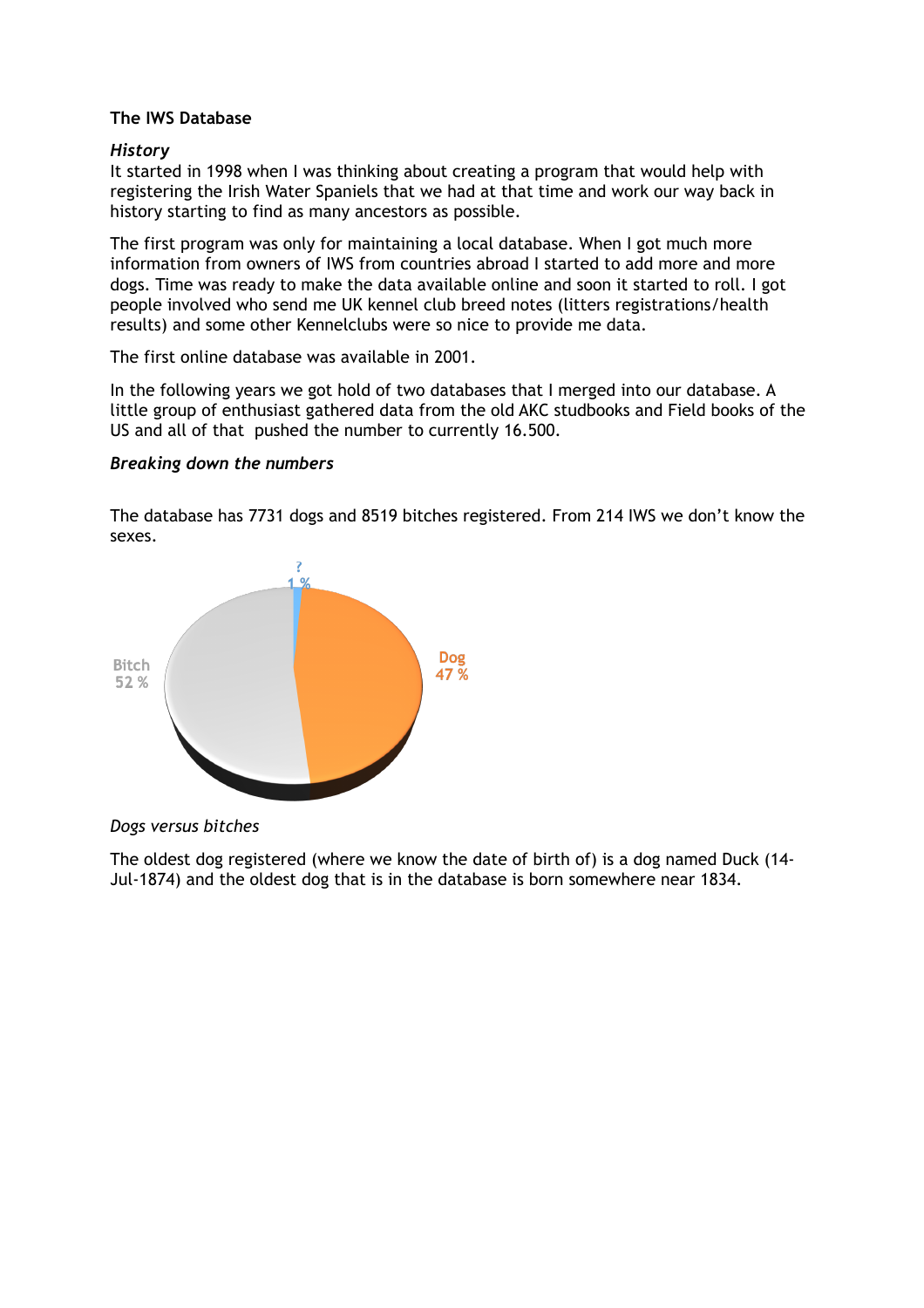

*Registrations / year* 

The most difficult data to get is when the dogs die. We only have 331 dogs with a date of death which is only 2%. Unfortunately most worldwide Kennelclubs doesn't register these data.



*Number of dogs / age*

Another number that is used in the database is the COI (Coefficient of Inbreeding). The lower the number the less inbreeding. In the following graph you will see how to IWS population is divided.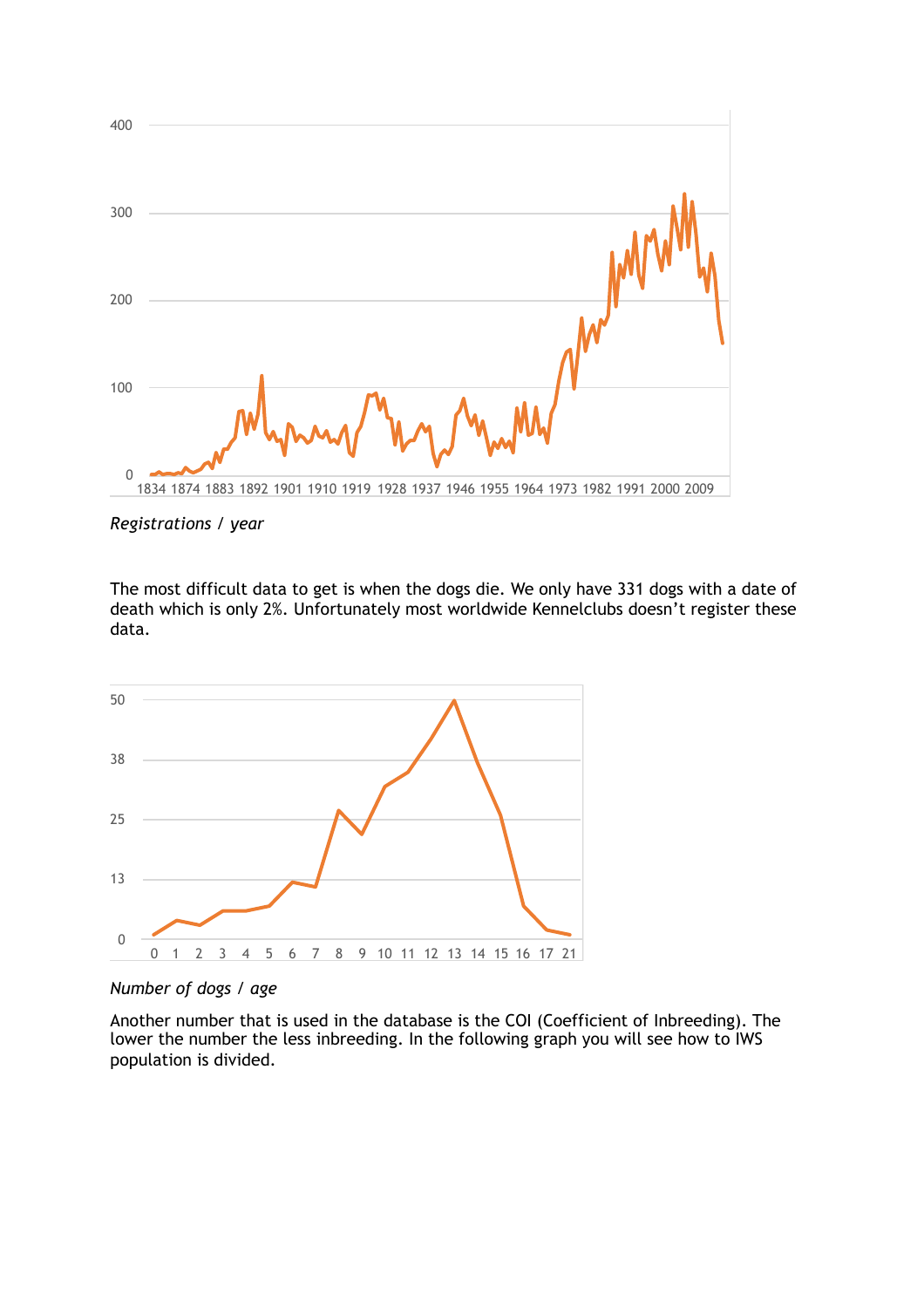

*COI / number of dogs*

There are more things that you can learn from analyzing the data in a database. Some information can be very useful when you want to improve the health of your breed but for all this you need as much information as you can get and that is the most difficult part of maintaining a database.

## *The online database*